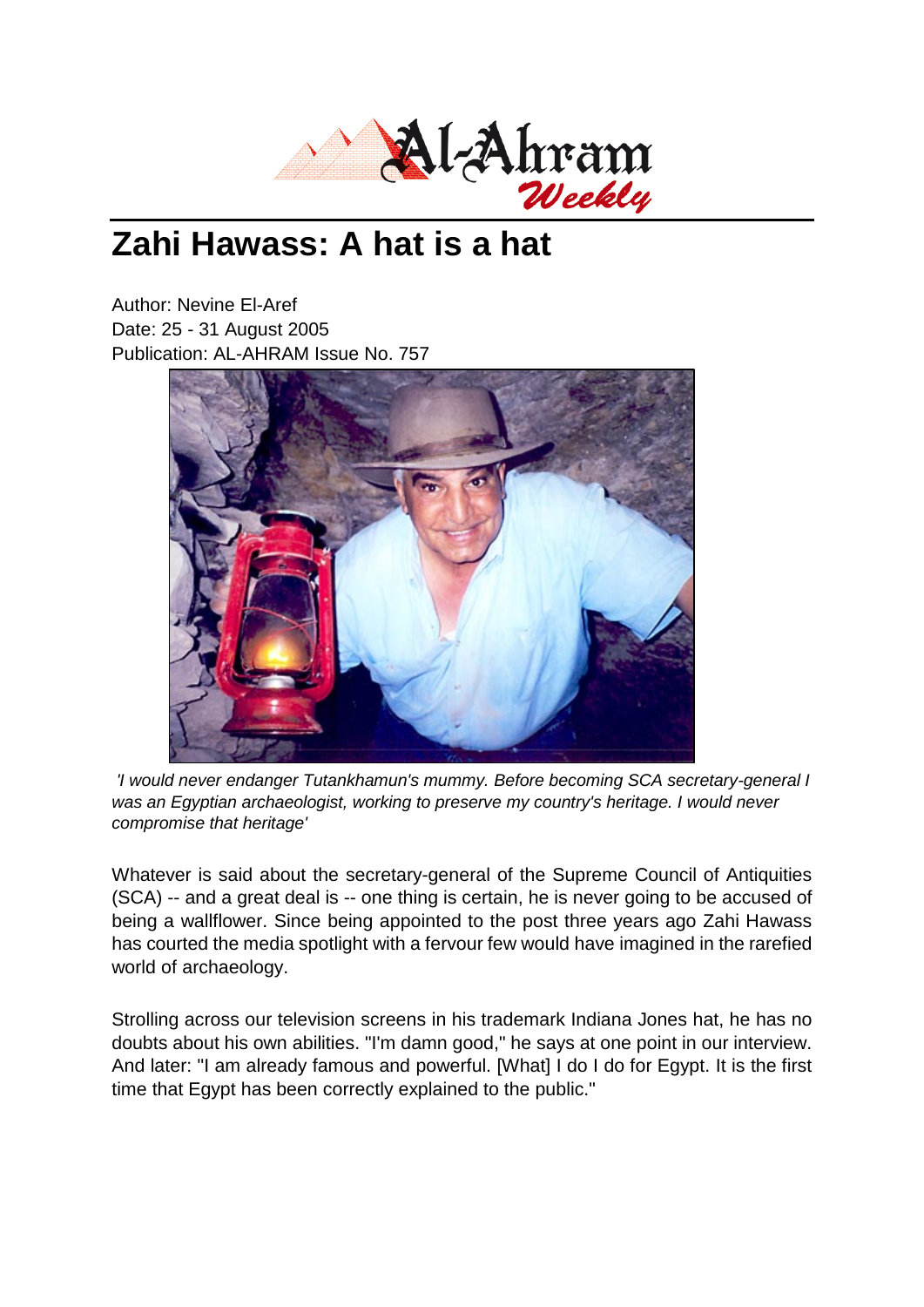He most recently hit the headlines when he demanded the return of five key ancient Egyptian treasures -- including the Rosetta stone -- from foreign museums. A little earlier, he was leading the team that carried out the much publicised -- and televised -- CT scan on the mummy of Tutankhamun. Yet at the same time his job involves a great deal that is less newsworthy, and much of his time and effort has been spent on upgrading the skills and knowledge of the SCA's 30,000 employees, the better to conserve and protect Egypt's ancient heritage.

So, publicity addict or serious scholar? Al-Ahram Weekly speaks with the often controversial -- and never less than colourful. -- Zahi Hawass

The walls of Zahi Hawass's office are covered with photographs, a great many of them of its occupant. There he is in jeans, entering a narrow burial shaft in Saqqara. And brushing sand from an exquisitely coloured mummy. There are photographs of Hawass excavating in the Valley of the Golden Mummies, of Hawass sitting behind Champollion's desk in Paris, of Hawass lecturing President Hosni Mubarak and German Chancellor Gerhard Schroeder at the opening of the Tutankhamun exhibition in Bonn. The few gaps between these images are punctuated by 19th-century drawings of the Giza Plateau, the Valley of the Kings, Abu Simbel and the Egyptian Museum that seem somehow to have insinuated themselves into this personal hall of fame.

On the desk is a plastic replica of Tutankhamun's skull, a marble model of the Pyramid of Senefru, the father of Khufu, and the bank of telephones that normally ring incessantly. Indeed, securing two hours with Hawass without him fiddling with his mobile, or being constantly interrupted by the bank of telephones is itself a feat.

Hawass was born and grew up in the small village of Abeyda, close to Damietta. It was there, he says, that he learned "how to deal with people, how to show strength and courage... how to be a real man".

"I was raised without any of the modern amenities that today we take for granted. But without television you read more, spend more time communicating. I listened to the tales of The Arabian Nights along the shores of the Nile." Then, almost as an afterthought, he tells me that the family always "had good dinners".

As much as he loved the village Hawass knew early that he would have to move away, and soon university beckoned.

"The faculty of arts appeared too passive for me and I originally thought of taking up a diplomatic career. But I failed the oral exam -- they were not convinced of my sincerity. But fortunately I had another passion, my love of archaeology. I was lucky enough to get a Fulbright scholarship and went to America where I studied at the University of Pennsylvania and gained my PhD in 1987."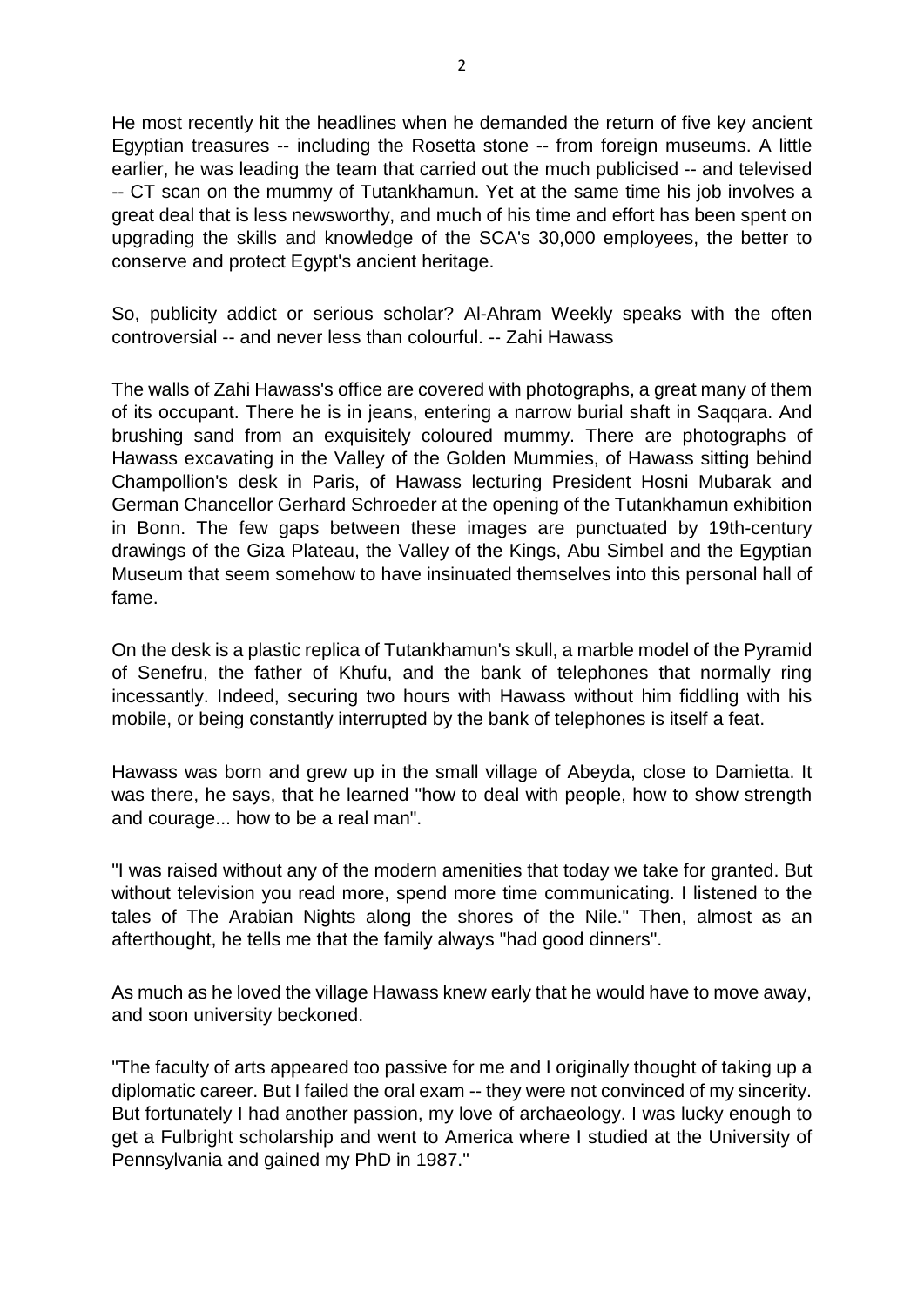His archaeological career has included several discoveries -- the workmen's cemetery at Giza, the Valley of the Golden Mummies in Bahariya and the tomb of the oasis's Graeco-Roman governor, a 5,000-year-old tomb in Saqqara, new evidence of granite quarries in Aswan and traces of a gigantic temple at Akhmim. He has also unearthed more details about the Great Pyramid, for which work he has received a number of local and international awards, among them the Crystal Obelisk of the Egyptian Scholars Association of the USA and Canada; the Golden Plate of the American Academy for Achievement and an Egyptian State Award for Art and Science presented by President Mubarak following Hawass's work on the Sphinx restoration project.

Then, three years ago, Hawass was appointed secretary-general of the SCA, since when the normally closed world of Egyptology has been divided between those who complain about his policies and what they say is heavy-handedness, and those who applaud his attempts to shake up the establishment and promote new methods of conservation.

He has been accused of being pro-American -- among the evidence cited being the Indiana Jones hat and his efforts to secure a law allowing the Tutankhamun exhibition to tour the US for up to two years. And he has been accused of being driven by an overwhelming desire for personal publicity, hogging the limelight and casting a shadow over his rivals.

"Hawass is ruling the SCA with an iron fist and censorious tongue," said the British Sunday Times magazine. "People are cowering round Hawass... No Egyptologist gets in without his permission and few will chance his anger. No body crosses Hawass and gets away with it."

What does Hawass have to say to such accusations?

"Before I respond," he tells me, "people have to understand that I am an Egyptian and all my efforts are in the service of Egyptian antiquities, not America, France or Germany."

"Sending exhibitions abroad has been the SCA's policy for years. I did not invent it. Such exhibitions promote Egypt's cultural face... at a time when cultural tension between the Muslim- Arab world and the West is running high. They provide a free promotional campaign, attracting tourists as well as generating money for conservation. The first exhibition, Quest for Immortality, was organised in 2002 during the tenure of my predecessor. Egypt made \$1 million from every state in which the exhibition was held."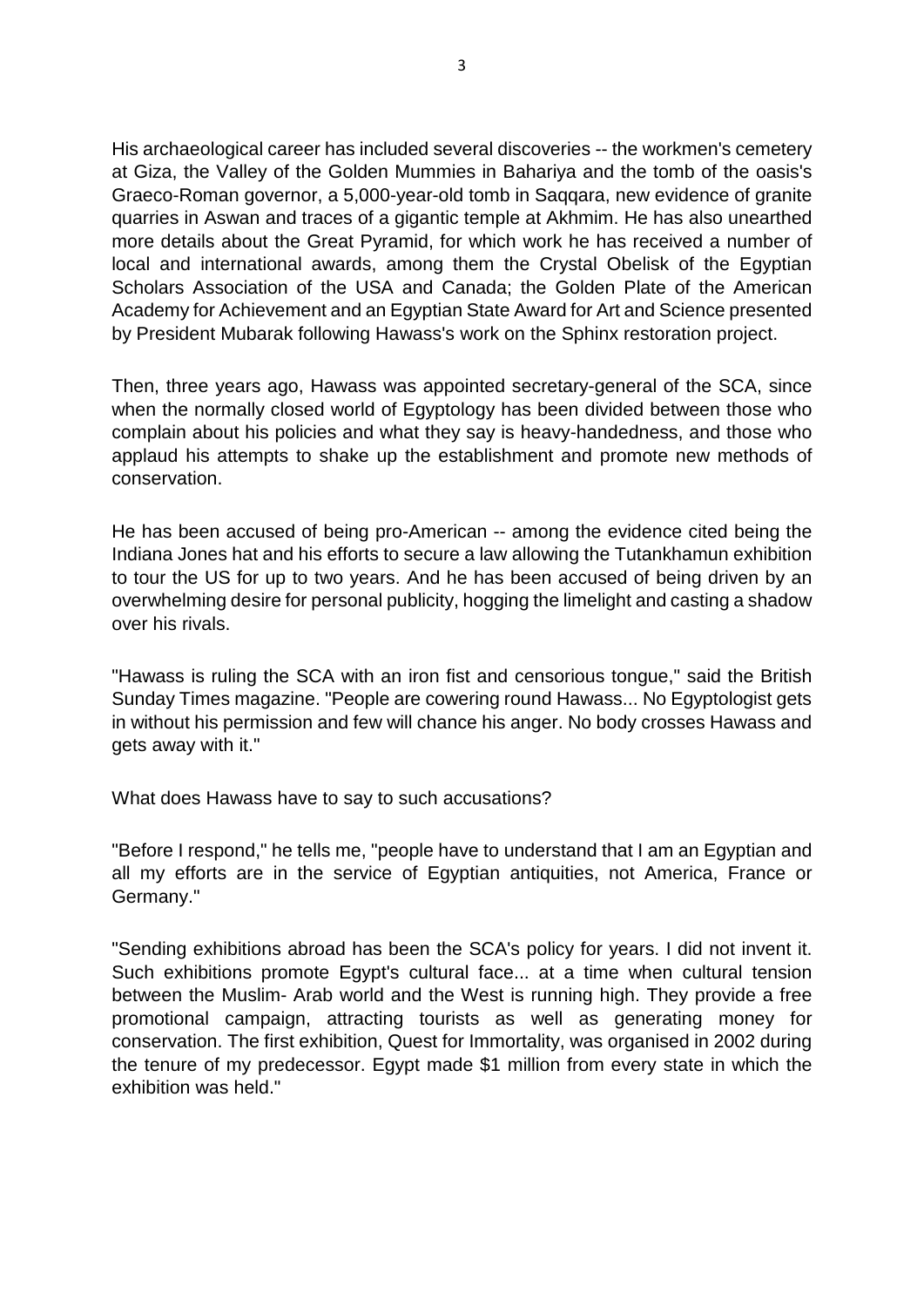He also points out that the Tutankhamun exhibition visited Basel in Switzerland and Bonn in Germany, where it earned \$6 million, before embarking on its two year tour of four American states, from each of which it will earn \$9 million. And the hat?

"The hat is just a hat," he says. He bought it one day in California, where he was lecturing at UCLA. The first time he wore it he made a major discovery in the Valley of the Golden Mummies, since when it has been a good-luck token.

"I don't want to talk about myself. I am an archaeologist who works with dust. Other archeologists sit behind their desks and do nothing. This hat does not change me. I studied in America and that's why I understand Americans. I use Americans to help Egypt, not vise-versa."

"I am already famous and powerful. What I do I do for Egypt. It is the first time that Egypt has been correctly explained to the public... No one in the history of archaeology has helped Egypt more than I."

There is no doubt that Hawass is one of Egypt's most recognisable public servants, regularly stopped by strangers at international airports, in restaurants and in the street.

He is, says Egyptian scientist Farouk El-Baz, director of the Remote Sensing Centre at Boston University, something of "a media whore" which is not, El-Baz is quick to add, necessarily a bad thing.

Indeed, Hawass's enthusiasm for his subject is infectious, and as the increasingly visible public face of Egyptology that is clearly an advantage. He has the ability to turn what most audiences would find a dry subject into something thrilling and exciting enough to learn more about.

"His passion for his profession makes people listen when he talks. His ability to captivate an audience is like the Refai charming a cobra with the rhythm of a flute," said Omar Sharif during July's inauguration of the Tutankhamun exhibition in Los Angeles.

Not that Hawass is nonplused by the attention. "I am a star... in Egypt," he says, "and this did not happen haphazardly but because I give all my passion to my work. Many people love their job but for me it is different. I really live with my discoveries and my passion. When you speak from your heart people listen. That is why for the first time ever an archaeologist has become a star."

There are those, however, who suggest the balance between entertainment and scholarship is rather more difficult to strike, and that the pursuit of publicity sits uneasily with real archaeological research.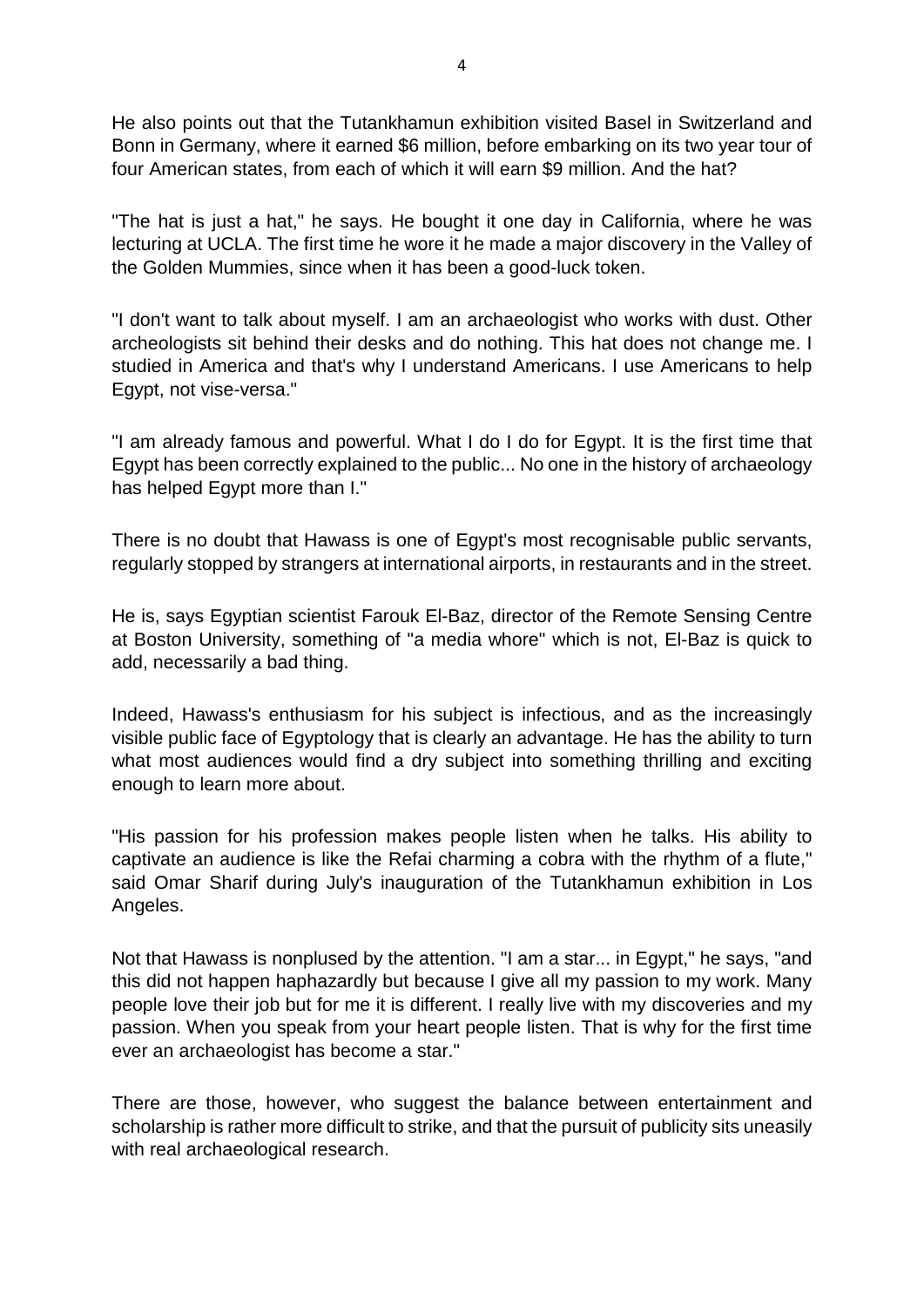"This is the jealousy," Hawass says angrily, "of the followers of the evil god Seth."

"I am damn good. I am doing all this for Egypt and nothing else. I reject 70 per cent of media interviews while these people who accuse me are running after them."

Early last month Hawass stirred up a hornet's nest in the antiquities community when he demanded the return of five objects held in museums abroad: "Egypt has been deprived of five artefacts that are regarded as key items of the Egyptian cultural heritage and which should be handed over to us," he said during a speech at a meeting of the Intergovernmental Committee for Promoting the Return of Cultural Property to its Countries of Origin held at UNESCO in Paris. (He was referring to the Rosetta Stone held by the British Museum, the bust of Nefertiti in the Egyptian Museum in Berlin, the statue of the pyramid architect Hemiunnu in the Roemer- Pelizaeus Museum in Hilesheim, the Zodiac from Dendera Temple in the Louvre and the bust of Ankhhaf in the Boston Museum of Fine Arts).

In some ways the move is an extension of the campaign, launched three years ago, to recuperate antiquities stolen and illegally smuggled out of Egypt. With the help of the Ministry of Foreign Affairs and the office of the general prosecutor Egypt has so far recovered 3,000 objects and broken two international smuggling rings.

Through its Recovered Antiquities Department the SCA combs auction house catalogues and websites, identifying stolen items so they can be withdrawn from sale and returned. Meanwhile, local antiquities inspection units are compiling an inventory of items missing from storehouses or chipped from monuments to be checked against items up for auction. Security systems have been upgraded at archaeological sites, 30 new storehouses built and new legislation increasing the penalties for those found guilty of illegally dealing in antiquities is being prepared.

In an attempt to preserve archaeological sites and protect monuments Hawass has also introduced new regulations covering the work of foreign missions, which are now required to publish all discoveries within five years after first clearing their finds with the SCA, in addition to mapping and photographing the site of their concession. Any mission that breaks the rules will automatically be prevented from working in Egypt. New concessions have also been put on hold, the better to focus attention on existing sites, especially in the Delta.

The new rules, charge some archaeologists, are no more than an attempt by the SCA secretary- general to hog the most glamorous sites and areas of research.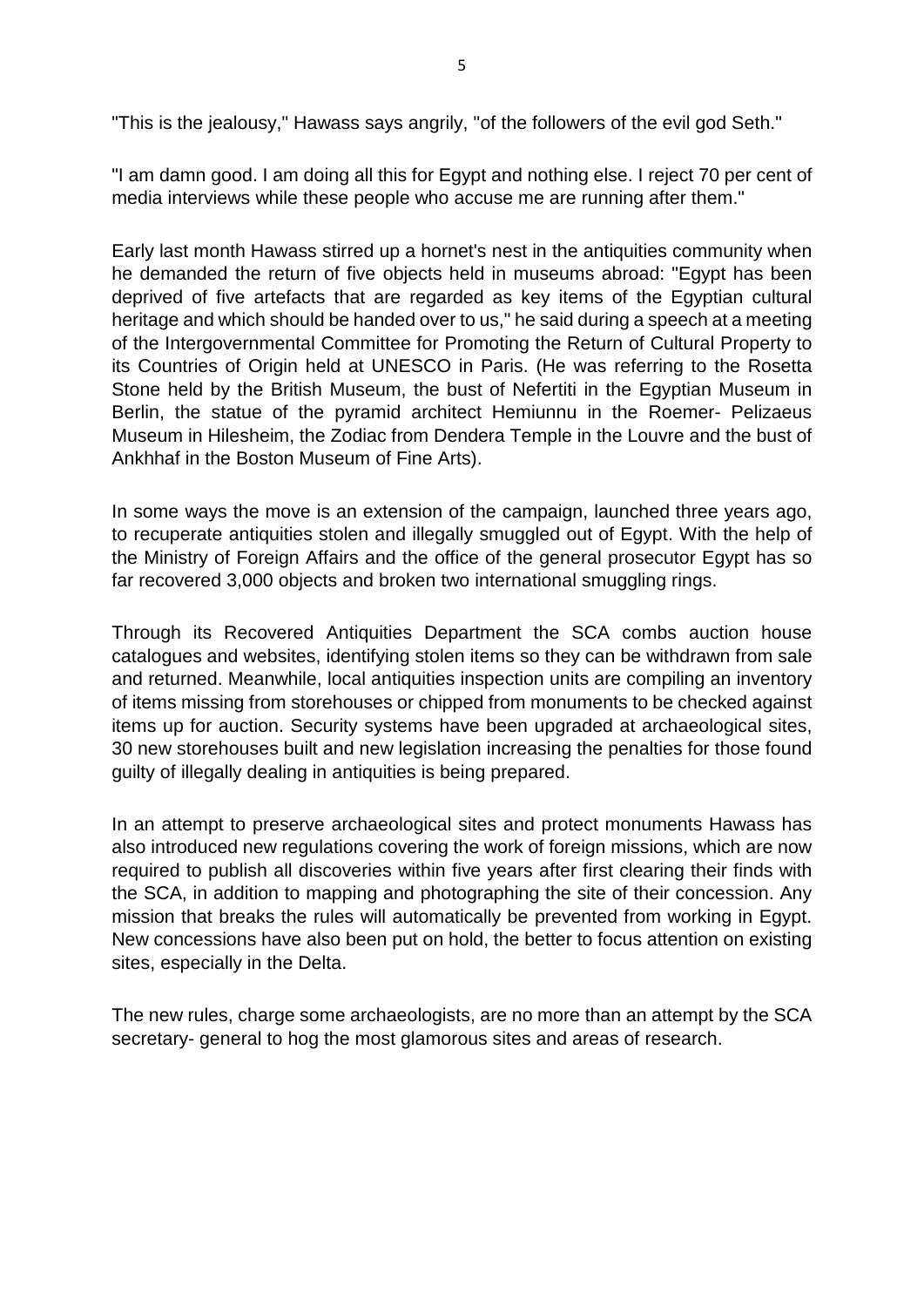Famously, in 2003, Hawass banned British archaeologist Joann Fletcher from working in Egypt, denouncing her as "nuts" when she announced that a previously-discovered mummy in the Valley of the Kings might be that of Nefertiti. And last year two French architects accused Hawass of treating Egypt as a private fiefdom after they were refused permission to place a small camera in the floor of the Great Pyramid to search for a possible chamber. At the time Hawass denounced them as amateurs though they had made successful discoveries using the same technique in the Medium Pyramid.

The decision to ban Joann Fletcher was taken, he says, by the 100-member SCA permanent committee which decided she had broken the rules by not informing the SCA of her theories.

"These are the kind of people who seek publicity, who want to make their name. And it is not me that makes the decisions, we have a permanent committee. The scholars on the committee gave their opinion and came up with a conclusion."

Hawass is growing animated. "No amateurs allowed," he suddenly shouts. "This is Egypt's archaeological law."

Not that he begrudges anyone their own moment of glory, he insists. (Fletcher made her theory public via a Discovery channel documentary, which may, suggest some, have involved stepping on the secretary-general's toes).

"The SCA allows any scholar to announce their discoveries on TV. They are on TV every day," he says. But, as he himself told television viewers, before announcing her conclusion Fletcher should have given the SCA a detailed report accompanied by evidence about her theory and why she believed the mummy belonged to Nefertiti. She did not, and is now banned.

Hawass, of course, as well as being SCA secretary-general, is the National Geographic's honourary explorer-in-residence, something that has led to accusations of a conflict of interests, particularly when it comes to subjects, like the CT-scan of Tutankhamun's mummy, that excite widespread public interest. The methodology and forensic recreation of the boy king's face has been questioned by several Egyptologists who suggest the project smacks more of the media circus than science, and who question the role of National Geographic, whose media arm appeared to have exclusive rights in broadcasting the project. Why, they ask, was the Egyptian media, but not the foreign press, excluded from witnessing the event? And what did National Geographic pay for such exclusivity?